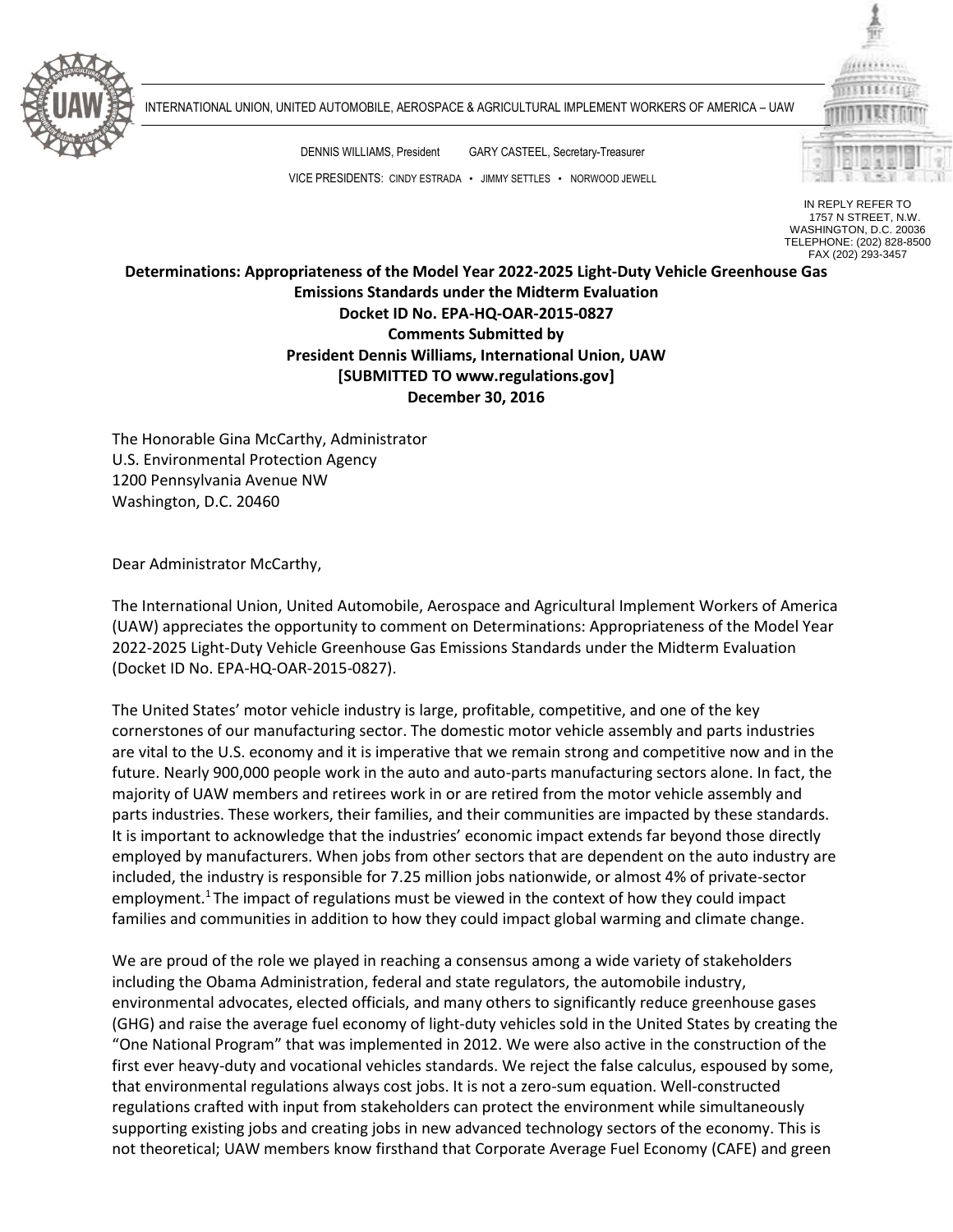house gas (GHG) standards have spurred investments in new products that employ tens of thousands of our members.

The One National Program must continue to recognize the long-term importance of manufacturing a diverse fleet of motor vehicles. Emission standards must do all that is possible to incentivize investment and manufacturing in the United States. It is in our national economic interest to have a diverse set of vehicles manufactured in the United States. Regulations should never incentivize automakers to move production out of the U.S. or import more passenger cars as a path towards compliance with the standards. The greater importation of efficient vehicles ultimately undermines domestic manufacturing, workers, and communities.

The UAW supports maintaining and, when necessary, improving flexibility provisions to allow automakers to successfully meet the standard's stringency levels going forward. Regulations that force unproven and/or prohibitively expensive technologies can adversely impact the industry and lead to the loss of thousands of manufacturing jobs. No one wins when consumers decide to keep less efficient vehicles for a longer period of time to avoid purchasing a new vehicle. Effective regulations must strike a delicate balance of addressing climate change, creating good jobs for working families, and promoting domestic manufacturing.

There have been substantial challenges implementing existing regulations in the past and significant challenges are likely for MY 2022-2025 as the stringency standards significantly increase. In future years, regulations must strike a delicate balance to achieve their objectives while not adversely impacting working people and domestic manufacturing. The Environmental Protection Agency (EPA)'s decision to abide by 2022-2025 standards will place significant pressures on the industry and it will be more important than ever to harmonize competing standards and create a truly national program. We urge the EPA, the National Highway Traffic Safety Administration (NHTSA) and the California Air Resources Board (CARB) to continue working with each other and stakeholders to ensure there is one, consistent standard.

EPA's decision to end the midterm review and finalize standards should reduce the likelihood of competing standards and will provide certainty to an industry that needs ample lead time to plan for production. In an ideal world, we would have preferred a lengthier midterm review and that appropriate modifications were made to the regulations. Since that has not occurred, it is more important than ever for the regulators and Congress to take appropriate, targeted actions to harmonize programs.

UAW supports appropriate modifications to further harmonize the programs. For example, by law, NHTSA has a limitation of 5 years during which credits can be carried forward while EPA has no such guidance or restrictions. EPA has appropriately allowed its credits to exist for as many as 11 years. This flexibility allows automakers to "bank" credits in the early years and use them later when the stringency is higher. This mechanism creates incentives for companies to invest in new technologies and work to over-comply with standards. Unfortunately, credits expire after five years under the NHTSA program thus undermining this important incentive and the very goals of the regulations.

The treatment of off-cycle technologies provides another example of the need for productive communication. Off-cycle technologies achieve fuel economy improvements not captured by standard test procedures. Engine start-stop technologies, solar panels on hybrids, and certain aerodynamic improvements fall into this category. Measures auto makers take to improve efficiency and reduce emissions should be accounted for. Fortunately, for MY 2014 and later, EPA recognized the benefit of